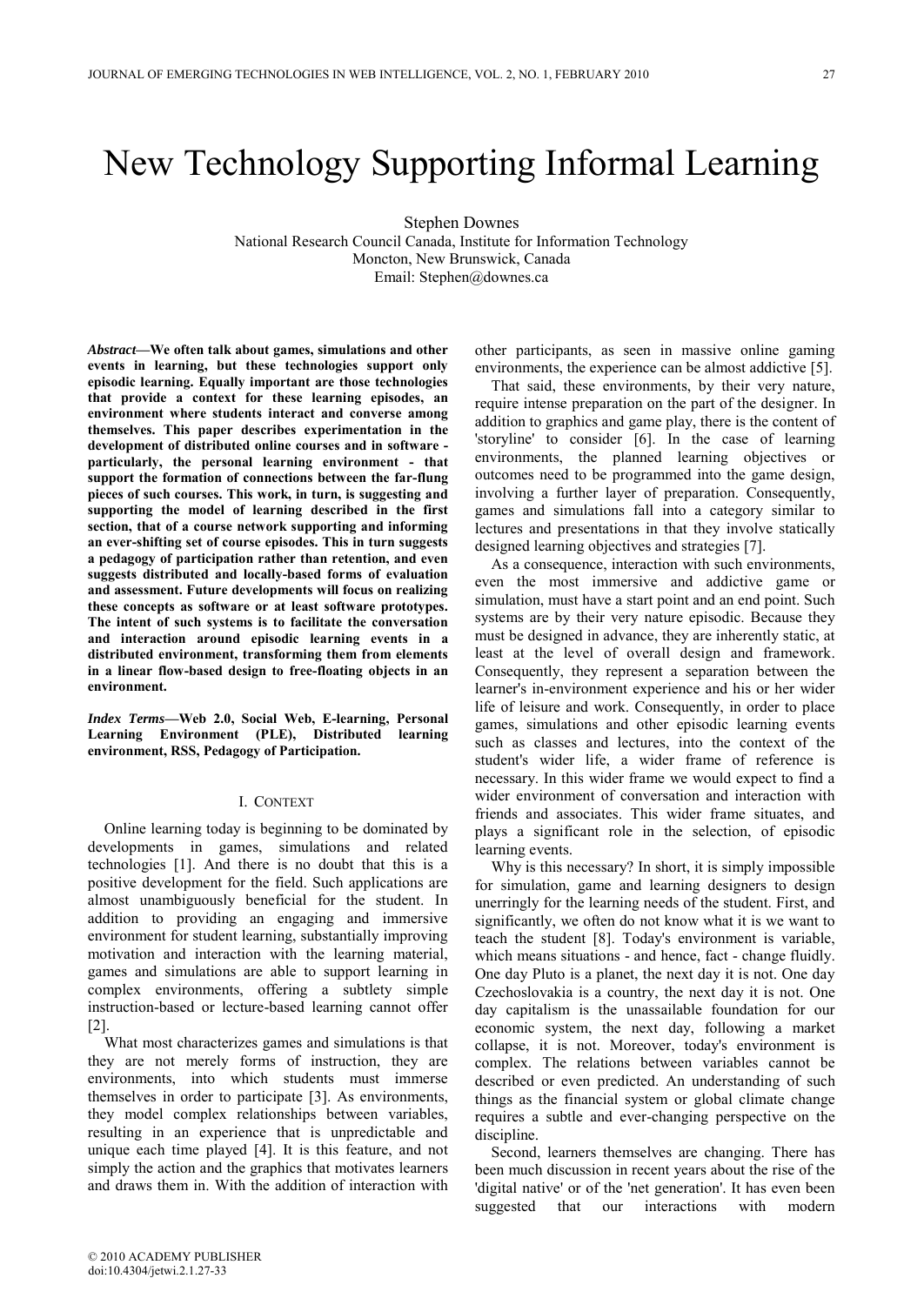communication technologies change the way we think. Even if we reject such descriptions as students as overly broad and inaccurate generalizations - and there is good reason for doing so - it is nonetheless the case that the needs, capabilities and interests of the target audience is rapidly shifting and changing. As much as it is tempting to say that human nature is unchanging, it appears nonetheless the same that human experience is endlessly varied, resulting in any number of approaches to media in general and learning in particular. A child raised on text alone will think and learn differently from a child raised on cartoons or a child raised on Facebook [9].

In part, our best response to the variability and complexity of the subject matter along with the changing nature of the learner is to design systems that are decentralized, to push learning decisions down the hierarchy or out to the edges of the network [10]. This logic, which is characterizing not only new learning but also new approaches to business and management [11], is based on the idea that those who are closest to the situation are in the best position to make decisions about it. In the military, this means that company commanders, and not generals, must make tactical decisions. In business, this means that salespeople and customer service representatives must determine marketing policy. And in learning, this leans students must be empowered to make their own learning decisions. This is the basis for the models and strategies that characterize what has come to be called informal learning [12].

But there is in addition a second and critical aspect to this wider environment of conversation and interaction. It is not merely to create a network into which to situate episodic learning, but rather, to create a network that learns and thus adapts and reshapes itself based on those conversations and interactions [13]. We need to consider learners not only as the subjects of learning, entities to whom we deliver learning content, but also the sources of learning, functioning as the perceptual input for the wider network [14]. The things we say, the things we choose to read or view, the things we link to, the people we send messages to - all of these constitute input to the learning network, causing it to reform, causing it to present, say, one learning episode rather than another, one game rather than another, one simulation rather than another. And, moreover, our reflections and commentary on various games, simulations and learning events constitute feedback for those systems, modifying them internally as well, either directly, or through a series of design iterations, just as we see in (for example) agile programming [15].

Learning networks capture an essential element in learning today, the simple fact that we don't know what we want to teach. Indeed, it is often suggested that the best we can manage is to teach students how to learn, and to encourage them to manage their own learning thereafter. But even this principle is subject to changing affordances of technology and changing capabilities of students; how we learn itself is something that changes, and cannot be precisely taught. The way musicians learn, for example, changes as they grow from novice to expert

[16]. For this reason, we need to see the educational system itself as adaptive rather than merely prescriptive.

We are seeing the development of specific instances of this approach to learning today. For example, a learning system called Company Command, designed by officers in the U.S. military starting in 2000, is essentially a learning network composed of company commanders [17]. While most traditional military training is conducted from trainer to learner, Company Command starts with a significantly different proposition: that knowledge exists in the minds of the members or participants, and this knowledge is derived from their direct (and recent) experience in the field.

In addition, the need for content and support emerges from conversations among the participants. These interactions are able to reveal not only what company commanders know, but also what they don't know (and need to know). The interaction, in other words, meets and addresses an objection often put of self-directed learners that they don't know what they need to know [18]. While this may be true, through participation and interaction in this wider environment they are able to identify these needs (as expectations, for example), and hence to select and conduct appropriate learning episodes [19].

The model of Company Command is one that has been repeated many times on the internet. Company Command itself began as one of thousands of Drupal applications. The core purpose of Drupal is to facilitate the creation and management of communities online [20], including communities of practice of the sort that typify such cases as Company Command. Drupal, an open source content management system, enables the creation of individual accounts, the creation of discussion posts and pages and other content, and the sharing of this content online with other community members. Many other systems provide similar functionality [21], and in learning, the learning management system (LMS) provides the wider conversational context for in-person or online learning episodes [22].

More recently, social networking technologies have come to be applied to content and learning management systems [23]. The core of a social networking technology is the capacity to create links between members in a community - to create, in other words, social networks. These links are usually created explicitly, through the declaration of each of the users as 'Friends'. Often, the creation of links is associated with the creation of content, as in content management systems. The last few years have seen the development of social network services online such as Facebook, Friendster, LinkedIn, and MySpace as well as a service for creating social networks [24].

Social networks represent a gradual decentralization of content and contact online. Content management systems (and before them, email lists and useNet groups) organize people and content by hierarchy, by topic and content thread. In social networks, such associations are created by the users themselves. Topics, for example, are not assigned centrally, but are instead created by individuals 'tagging' certain content with terms or categories they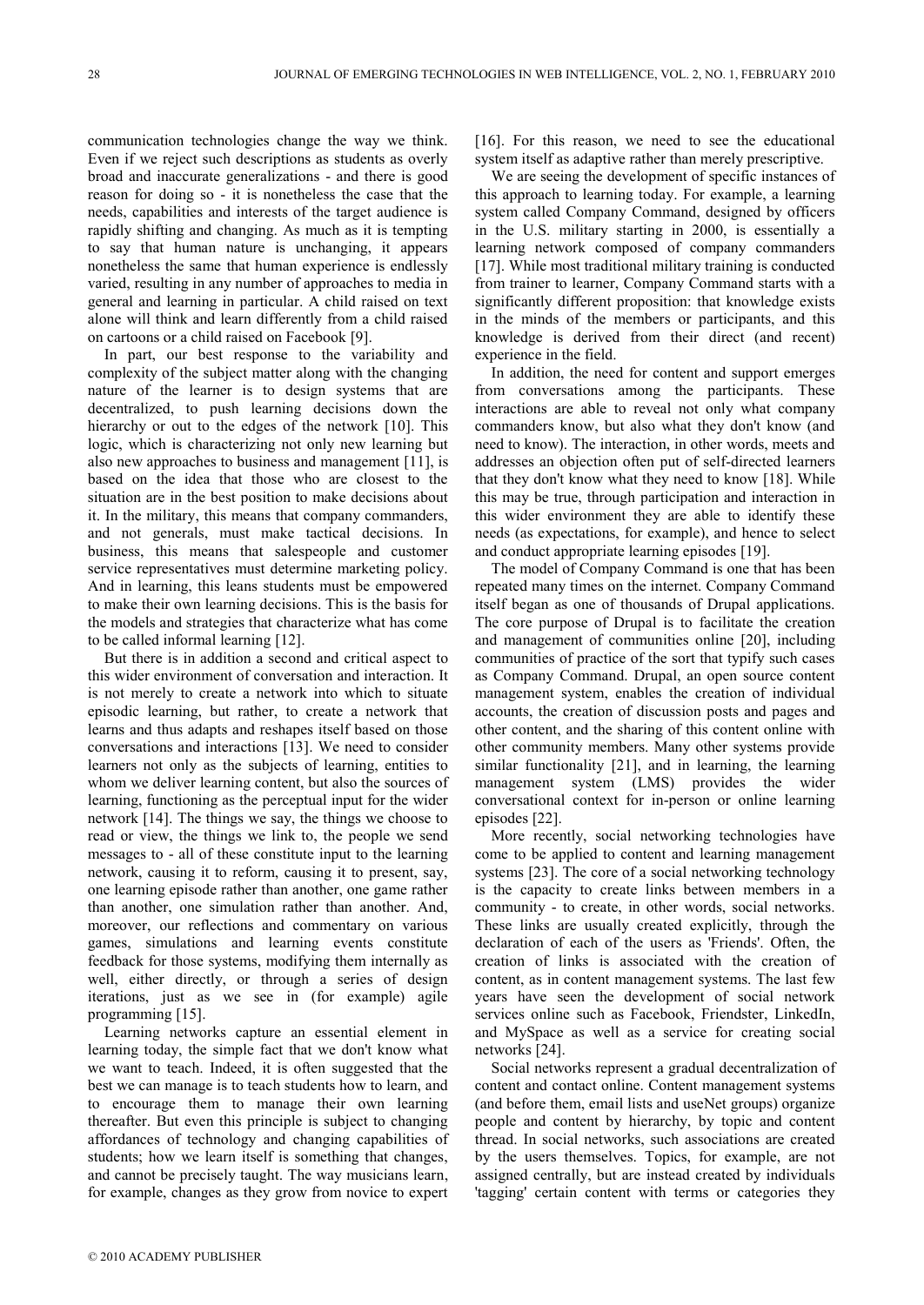choose themselves [25]. Each person's social network on a social networking site, moreover, is unique; there is no definitive grouping of people, only a clustering of people with more or less similar interests.

Software to create social networks is the logical successor to content management systems such as Drupal, and in the field of learning, the most prominent such system is Elgg. In addition to supporting content creation and the creation of networks of friends among members, Elgg allowed people to import content from remote sites and to syndicate this content through the use of RSS feeds [26]. Systems such as Elgg therefore combine the functions of content management and social networking.

In summary, then: we often talk about games, simulations and other events in learning, but these technologies support only episodic learning. Equally important are those technologies that provide a context for these learning episodes, an environment where students and interact and converse among themselves. Historically, this role has been played by the content management system, while more recently systems supporting social networks have also come into prominence. Such systems represent a partial decentralization of the management of learning, pushing some decisions (such as association with other learners or clustering of material into categories) from central decision-makers to the learners themselves.

# II. CURRENT

At the turn of the century, the dominant model of online community proposed by pundits was one that could be characterized as a 'destination resort'. It would be, suggested writers like Hegel and Armstrong, a complete interest-based community revolving around travel, homeowners or personal finance [27]. Members would be attracted through marketing and content, would be encouraged to contribute content, would become loyal to the community through friendships and interaction, and would be monetized through value-added services and sales. What developed instead resembles barrios more than resorts: a complex interweaving of online services, sites, interactions and applications developed ad hoc rather than at the behest of some community planner.

Also at the turn of the century, it was thought that online services would interact with each other in an organized and managed way - they would, in other words, be "choreographed". The classic example involved a travel service where one central provider - the agent would send requests via web services to hotels, car rental agencies, airlines and even caterers in order to seamlessly manage the experience [28]. What developed instead were random, individualized and often ad hoc assemblages known as 'mash-ups', these based on lightweight communications technologies such as REST, AJAX and APIs [29].

Far from being neat and organized, the internet has become complex. Far from settling into one web community, users jump from service to service, creating (and discarding) new identities as needed. A typical web user may have multiple 'home pages' - their personal blog, their photo page on Flickr or Picassa, their Google Reader account, shared documents through Zoho, their video page on YouTube, their Twitter account, their profiles, on Facebook, MySpace and LinkedIn, their Wikipedia login, their email accounts, and (often least) their university LMS login. While real friendships and communities develop through this mélange, loyalty to online sites and services is limited and fleeting [30].

It is in this environment that the University of Manitoba's Connectivism course was developed in the fall of 2008 [31]. Developed by George Siemens and myself, at least, one intent of the Connectivism course was to facilitate the transition from a neat, constrained and centralized learning management system to a distributed environment in which students and instructors employ multiple online services and applications [32]. Consequently, the Connectivism course must be viewed as one of the first distributed courses to be created - not simply distributed in terms of time or place, but distributed in terms of website or application.

Much has been or will be written about the course elsewhere, but it is sufficient and relevant to say that roughly 2200 people signed up to participate in the course. While the course was offered as a tuition-based for-credit course, in order to foster the network dynamics we also chose to open the course to all participants [33]. In this we were following not so much the model offered by OpenCourseWare and others, which made learning materials freely accessible online, but rather David Wiley and Alec Couros in offering actual course instruction available online. We wanted students not merely to consume learning materials, but rather, in the manner of the wider environment discussed above, to contribute to the learning through conversation and interaction [34].

To this the students contributed in droves. The central course aggregator listed 170 separate weblogs or similar RSS feeds contributed by students, each of whom used their own blog or website to participate in discussion [35]. Additionally, thousands of comments were contributed to the central Moodle forum, three separate areas in Second Life were contributed, Google Groups were created, a Ning was created, and more. In fact, student contributions to the course continue to this day even though the course was completed in December, 2008.

As no viable mechanism for connecting the disparate and distributed course contributions exists, we adapted my newsletter software, gRSShopper, for the course [36]. This software was developed out of a need for a personal online web space to do more than was possible in Drupal (in fact, I document my trial with Drupal in a series of posts). gRSShopper is available as free and open source software for public download.

gRSShopper is a prototype personal learning Environment (PLE). The PLE is a concept developed in 2005 in conversations with and among members of JISC CETIS and their friends and associates [37]. The idea of the personal learning environment is that it performs many of the functions of a content management system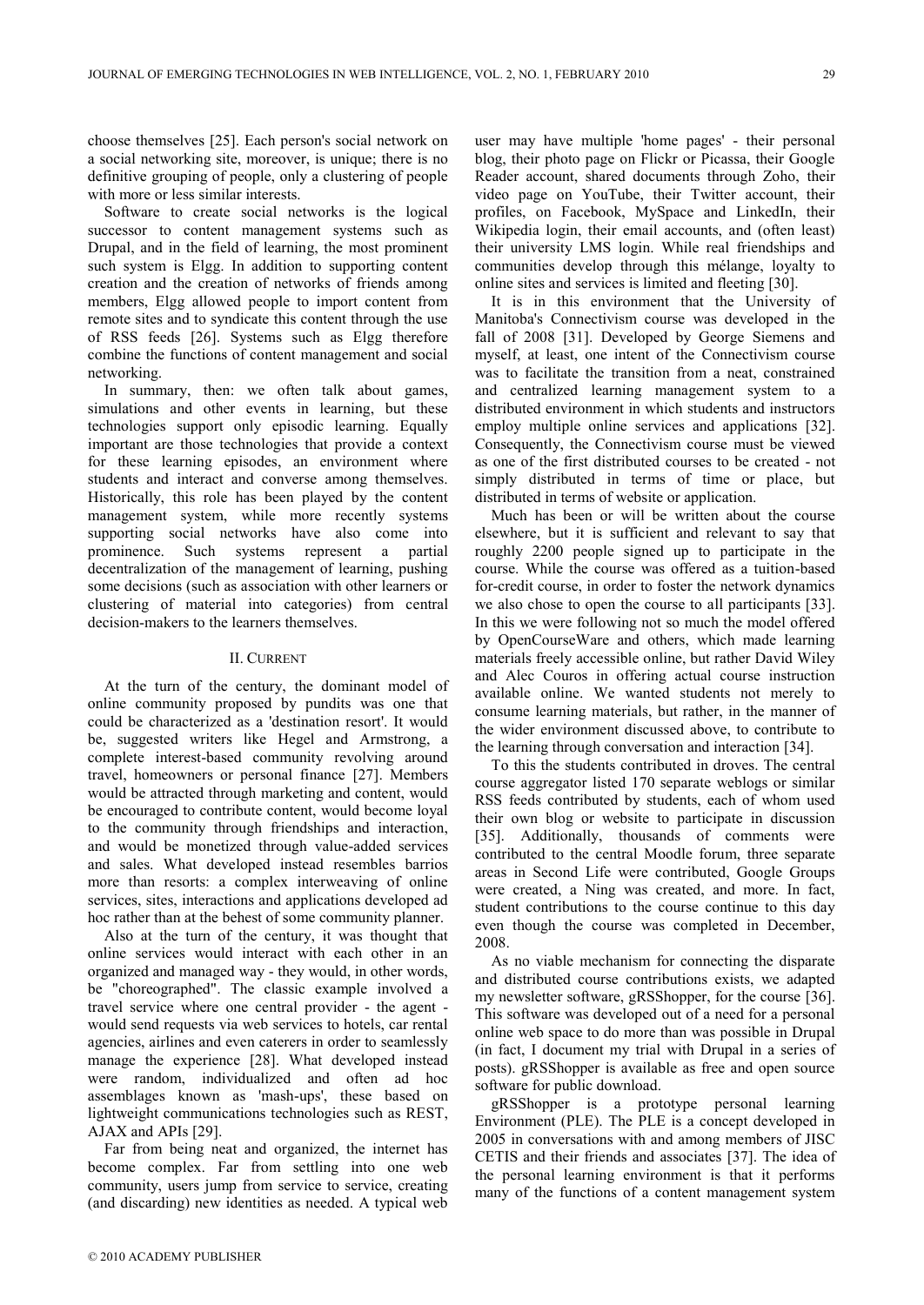and of a social network system but from the perspective of the individual rather than the community or the institution [38]. Hence, the PLE may be understood as the intersection of the multiple home pages employed by any given individual. In the first instance, the PLE is a concept, rather than an application - it is the idea that a person's web presence can be distributed [39]. And in applications such as gRSShopper it is the instantiation of that idea in a personal application.

In the context of the Connectivism course, the prototype PLE proved to be an admirable teaching application as well. While online course content was provided to students using the more traditional mechanisms of a Moodle learning management system (to host discussions and conversations) and a course Wiki (to host the course outline and links to learning resources) the use of gRSShopper allowed us to send, by email and RSS, a daily newsletter to students' own email or RSS readers [40]. In this way, we were linking course material out, to students. Student registrations to the email newsletter remained at a constant level of 1870 subscriptions through the full duration of the course.

Additionally, however, gRSShopper has a built-in RSS aggregator. Hence, we collected the feeds from the 170 separate blogs and websites created by participants and stored the student contributions in the gRSShopper database. This allowed us to filter content by tags and to include this content into the daily course newsletter mailouts. We selected and distributed material containing the 'CCK08' tag (thus not diluting the newsletter with unrelated material) . We also created (manually) links to online events such as Elluminate and Skype discussions, sessions in Second Life, occasional videos, diagrams and other resources [41].

Because there were so many people contributing to the course, and because the content of the course actually shifted and varied according to participation and input into the course, it was necessary to emphasize to students that their role in the course was not to attempt to assimilate all course content. This was neither possible nor desirable. Rather, students were told that their role was to select and sample course content, pursuing areas of interest, reading related material from both within and outside the course, and then to contribute their unique perspective based on this reading [42]. Students would be evaluated, we said, not based on their retention of course material, but rather, on the basis of their contribution to the discussion, their interaction and sometimes collaboration with other participants, and their evolving capacity to work within a network to produce new knowledge in the field.

Indeed, the world-wide and distributed nature of the course suggested an alternative method of evaluation entirely, one that separated course content from evaluation. Students from other countries and other institutions could register into the course as students and participate in the course, and use their work in the course as material submitted for evaluation in their own home institution. To that end, we made all assignments and evaluation metrics available to all participants, to share with their home institutions. At least one person requested, and was evaluated, in this fashion.

To summarize: we are currently seeing experimentation in the development of distributed online courses and in software - particularly, the personal learning environment - that support the formation of connections between the far-flung pieces of such courses. This work, in turn, is suggesting and supporting the model of learning described in the first section, that of a course network supporting and informing an ever-shifting set of course episodes. This in turn suggests a pedagogy of participation rather than retention, and even suggests distributed and locally-based forms of evaluation and assessment.

## III. FUTURE

Future developments around the concept of the conversational and interactive environment begin with preparations for a second offering of the Connectivism course in 2009. In particular, work to date has revolved around the idea of simplifying the production of course newsletters. Even with content aggregation, these were taking the author (me) about an hour every day, as course content (such as planned online events, readings, etc.) needed to be input into the newsletter body. To this end, a system to develop serialized feeds [43] was created, in order to automate the distribution of scheduled course content [44].

The idea of a serialized feed is to create elements and to store them into a data base. Each element of course content corresponds roughly to a blog post - that is, it is dated, has its own page, and may link to external resources or services. Each post is then given an offset value which stipulates, in number of of days, how long after the onset of the course a material should be delivered. When a course is initiated (by the registration of students into the course) the timer is started. The system automatically delivers a newsletter each day. Student contributions, filtered for the CCK08 tag as before, are harvested and inserted into the newsletter. Then any content from the database with an offset matching the current course day is also added. The completed newsletters are distributed by email or RSS.

Serialized feeds are one aspect of a more general development program being undertaken around the idea of the personal learning environment. As noted above, the PLE merges the function of the content management system with the social network service, and does so from the perspective of individual students. Hence the PLE could be depicted as being a node at the centre of a network, connected (using standards such as RSS) to content and other services across the web. Examples of such services in Scott Wilson's paradigm document include Flickr, 43things, LiveJournal (a blogging service), an academic publisher, and more [45].

In the PLE project being undertaken by the National Research Council, the functionality of the PLE is depicted in four major stages: to aggregate, that is, to collect content from the individual's and other online content service providers, where aggregation includes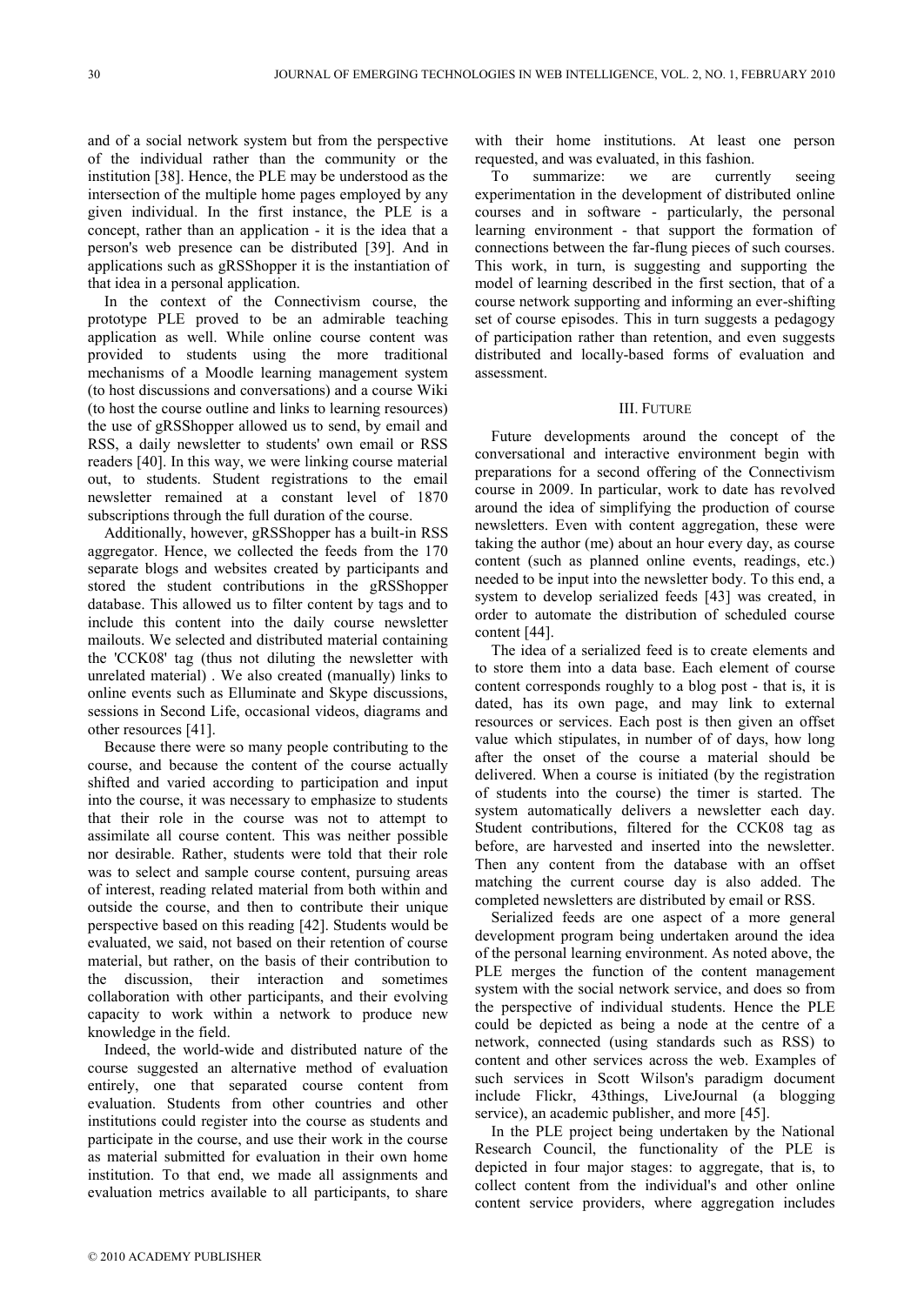elements of recommendation, data mining and automated metadata extraction ; to remix, or to organize content from several different sources in different ways, including through automated clustering; to repurpose, or edit, localize, or otherwise modify or create new content; and to feed forward, or send the content to subscribers and other web services, either via RSS syndication, email, Twitter, or other relevant services [46].

When viewed from the perspective of a collection of students taking a class (such as, for example, the Connectivism class), what is created using the PLE is not a recreation of the capabilities of the learning management system, but rather, a learning network. Though through the use of serialized feeds and similar mechanisms educational institutions and instructors can feed content, services and resources into the network, actual structures of the network, along with many of the resources exchanged in the network, are created by the students themselves. These structures are reflective of the students' interactions with each other and with the wider community (surrounding a particular content domain) and hence the structure of the network varies as student experience varies [47]. A network of PLEs is a learning network.

As suggested above, the pedagogy of such a network is strikingly different from what we might find in a contentbased (content-management based) course. The order and structure of the content is dissolved; while episodic content (such as books, simulations or lectures) maintain an internal logic and structure, the linear or hierarchal structure that previously defined courses is entirely absent. This does not mean that the relation between course, participants and content is completely unstructured, only that the nature of the structure has changed. It makes more sense to think of learning episodes as objects that inhabit the wider environment, the conversational and interactive environment that constitutes the course [48]. The entities in such an environment - individual students, as instantiated as PLEs, along with course episodes, as instantiated as readings or services or games - interact with each other much in the way physical objects interact in an environment: not according to any central plan, but via the internal motives and affordances of each object.

The computational structure for such a model exists in the field of object-oriented programming, where computer programs consist not (simply) as lists of instructions to be followed, one after another, in a linear or branching manner, but rather in an open-ended consideration of the properties and states of each object [49]. On the internet, the best example of such systems are the Multi-User Dungeons (MUDs) that were developed in the late 80s and early 90s, where objects could have properties and methods (functions) that influence those properties, and could send messages to other objects invoking methods in those objects as well [50].

This model informs the design of learning experiences as well. In traditional learning design, as instantiated by (say) EML or IMS-LD, learning design consists (essentially) of a flow of learning experiences, choreographed (or directed) just as web services manage access to different travel resources, where there is a script, planned learning outcomes, and localized, contentbased evaluation or assessment [51]. The traditional model suits a world of content management systems where the delivery of learning episodes as well as the content of those episodes can be anticipated and planned in advance [52]. An alternative to traditional learning design, state-based learning design, will be proposed, such that the presentation (and even the content) of a learning episode will vary depending on the relative states of the objects in a given environment - that is to say, the set of values and methods present in the set of objects in a given interactive space (defined by linkages between individuals and content). In state-based learning design, learning resources are not arranged as sentences in a paragraph or chapters in a book, but rather, are used as a form and means of communication, more in the manner of words in a vocabulary. Their use is suggested by content rather than mandated by learning imperatives.

Such a change is essentially a migration of IMS Learning Design into a Rule-Based design more characteristic of object oriented systems [52]. Rules may resemble simple functions, such as "show an activity" or "hide an activity" or may represent more complex interactions. While traditional IMS learning designs could be mapped into such a system, the reverse would not always be true; as such a system would be capable of more open-ended interactions not describable in a flowbased format. The interaction between user and content would resemble the dynamics and interplay of a simulation or a game. Indeed, these latter learning episodes would take their place as objects within this larger learning environment.

To summarize: future developments have focused on realizing the concepts displayed in the Connectivism course as software or at least software prototypes. The intent of such systems is to realize the objective of the design of the Connectivism course, to facilitate the conversation and interaction around episodic learning events in a distributed environment. This realization is essentially that or re-orienting learning objects, transforming them from elements in a linear flow-based design, such as described in IMS-LD, to free-floating objects in an environment, activated by the triggering of rules in an object oriented environment.

#### **REFERENCES**

- [1] G. K. Akili, "Games and Simulations: A New Approach in Education?," in D. Gibson, C. Aldrich, & M. Prensky, *Games and simulations in online learning: research and development frameworks*. Hershey, PA: Idea Group, Inc., 2007, pp. 1-21.
- [2] K. Squire, *Game-Based Learning: Present and Future State of the Field*, 2005. Retrieved from Masie Center: [http://cecs5580.pbwiki.com](http://cecs5580.pbwiki.com/)
- [3] J. Foreman, "Game-Based Learning: How to Delight and Instruct in the 21st Century,"in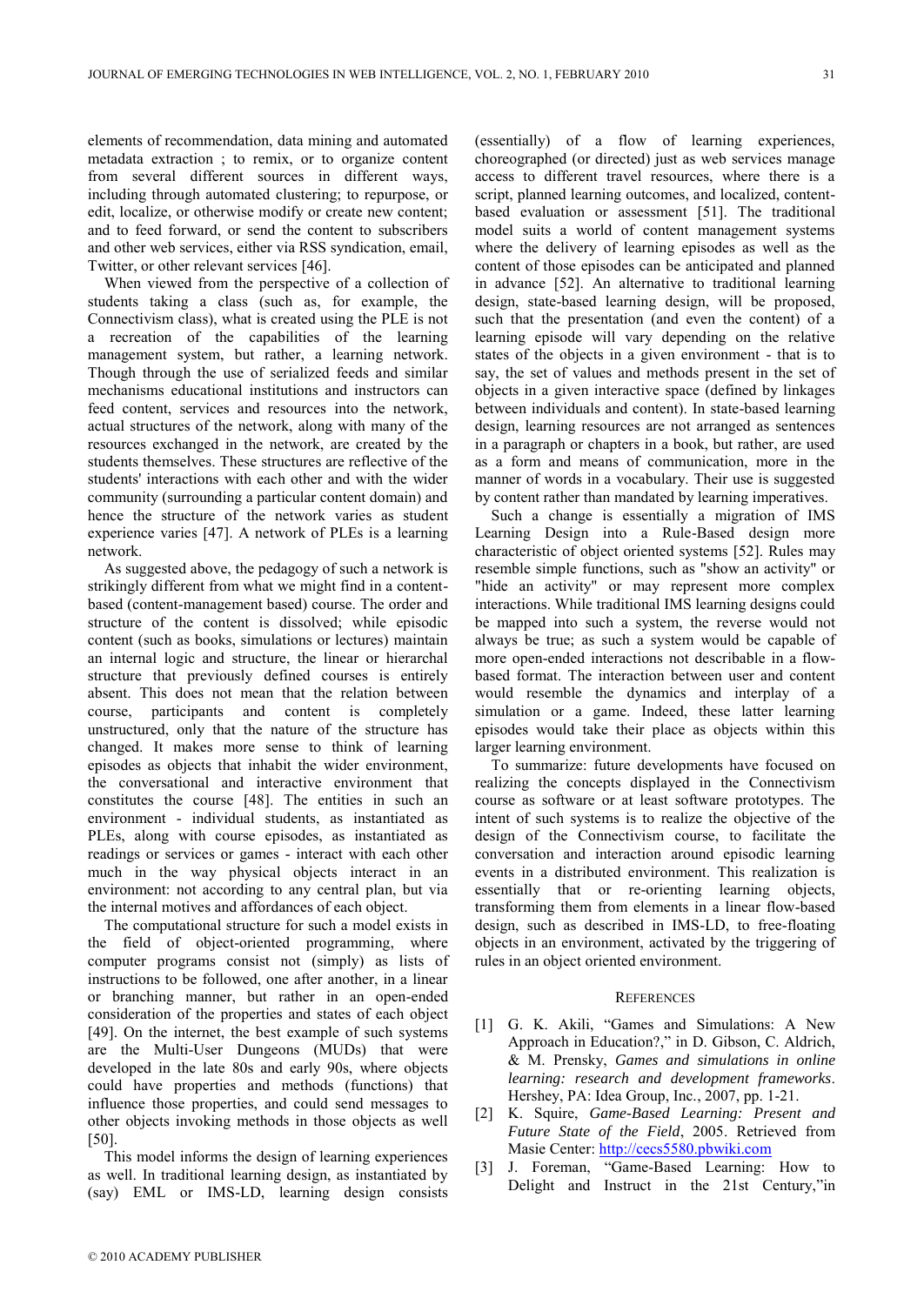*EDUCAIUSE* Review, vol. 39, no. 5, pp. 51-66, September/October 2004.

- [4] C. Aldrich, "Introduction to Systems Thinking," In C. Aldrich, "*Learning by Doing: A Comprehensive Guide to Simulations, Computer Games, and Pedagogy*," in *E-learning and Other Educational Experiences*, San Francisco: John Wiley and Sons, 2005, pp. 18-32.
- [5] Ng, B. D. Ng and P. Wiener-Hastings, "Addiction to the Internet and Online Gaming," in *CyberPsychology and Behavior*, vol,8, no.2, 2005, pp. 110-113.
- [6] A. Rollings and E. Adams, http://www.gamegrene.com/node/820. In A. Rollings and E. Adams, On Game Design, 2003, pp. 89-119.
- [7] A.Amory and R. Seagram, (2003). "Educational Game Models: Conceptualization and Evaluation," in *South African Journal of Higher Education*, vol. 17, no. 2, 2003, pp. 206-217.
- [8] Caine, R. N. Caine and G. Caine, "Understanding Why Education Must Change", 1997. Retrieved from *New Horizons for Learning*:

[http://www.newhorizons.org/trans/caine\\_change.htm](http://www.newhorizons.org/trans/caine_change.htm)

- [9] S. G. Peters, *Do You Know Enough About Me to Teach me?: A Student's Perspective*, King Lindsay Printing Corp., 2006.
- [10] D. Wiley and E. K. Edwards, "Online Self-Organizing Social Systems: The Decentralized Future of Online Learning," in *Quarterly Review of Distance Education*, vol. 3, no.1, 2002, p. 45.
- [11] T. W.Malone, *The Future of Work: How the New Order of Business Will Shape Your Organization, Your Management Style and Your Life*, Cambridge (Mass), Harvard Business School Press, 2004.
- [12] J. Cross, *Informal Learning: Rediscovering the Natural Pathways that Inspire Innovation and Performance*, John Wiley and Sons, 2006.
- [13] S. Downes, "Learning Networks in Practice," In E. David Ley*, Emerging Technologies for Learning*. London, BECTA, 2007.
- [14] W. Marotzki and M. Specht, "Matching Learners and Technology I - Community-based adaptive systems: Learning from learners, a smart idea?, in *Interdisciplinary Approaches to Technology-Enhanced Learning*," Darmstadt.
- [15] McCall, J. Mc Call, "Simulations Games as Historical Interpretations: Critiquing Rome: Total War in the High School History Classroom,". Retrieved from Historical Simulations in the Classroom:

<http://www.historicalsimulations.net/theory.htm>

- [16] T. F. Münte, E. Altenmüller, and L. Jäncke, "The musician's brain as a model of neuroplasticity,". In Nature Reviews Neuroscience, 2002. pp. 473-478.
- [17] N. M.Dixon, N.Allen, T.Burgess, P.Kilner, and S. Schweitzer, *Company Command: Unleashing the Power of the Army Profession*, West Point, N.Y., The center for the Advancement of Leader Development and Organizational Learning, 2005.
- [18] D. E. Clayson, "Performance Overconfidence: Metacognitive Effects or Misplaced Student Expectations?," in *Journal of Marketing Education*, vol. 27, no. 2, (2005). Pp. 122-129.
- [19] Chickering, A. W. Chickering and S. C. Ehrmann, "Implementing the Seven Principles: Technology as Lever," in *AAHE Bulletin*, 1996, pp. 3-6.
- [20] Drupal, *About Drupa*, 2009. Retrieved from Drupal: <http://drupal.org/about>

[21] CMSWire. *Content Management Systems (CMS)* 

List, 2009. Retrieved from CMSWire3: <http://www.cmswire.com/cms/products/>

- [22] Garrote, R. Garrote, *The use of a Learning Management System to promote group interaction and socialization in a trainee project*, 2007, högskolor och samhälle i samverkan. Högskolan.
- [23] L. Dignan, *Content management software vendors eye social networking*, 2008, June30. Retrieved from ZD Net:<http://blogs.zdnet.com/BTL/?p=9219>
- [24] D. M. Boyd and Ellison, N. B. Ellison, "Social<br>Network Sites: Definition, History, and Sites: Definition, History, and Scholarship," in *Journal of Computer-Mediated Communication* , vol.13, no. 1, 2007, p. 11.
- [25] E. Barsky and M. Purdon, "Introducing Web 2.0: social networking and social bookmarking for health librarians," in *JCHLA / JABSC*, vol. 27, 2006, pp. 65-67.
- [26] Elgg, *About*, 2009. Retrieved from Elgg: <http://elgg.org/about.php>
- [27] J. Hegel III and Armstrong, A. G. Armstrong, *Net Gain: Expanding Markets Through Virtual Communities*, McKinsey & Company, Inc., 1997.
- [28] P. Yendluri, Web services choreography. SOA News, 2003.
- [29] Rushgrove, G. Rushgrove, "APIs and Mashups For The Rest Of Us," in *Digital Web Magazine*, 2007 (June 4).
- [30] K. O'Brien, "Web 2.0 Makes You ReThink the Basics," 2007, May 18. Retrieved from *Marketing Thought:*  [http://marketingthought.blogspot.com/2007/05/web-](http://marketingthought.blogspot.com/2007/05/web-20-makes-you-re-think-basics.html)[20-makes-you-re-think-basics.html](http://marketingthought.blogspot.com/2007/05/web-20-makes-you-re-think-basics.html)
- [31] G. Siemens and Downes, S. Downes, Connectivism & Connectiove Knowledge, 2008*. Retrieved from University of Manitoba:* <http://ltc.umanitoba.ca/connectivism/>
- [32] S. Downes (2008, August 1). "Tools*,*" 2008, August 1. Retrieved from *Connectivism & Connective Knowledge Blog*: <http://ltc.umanitoba.ca/connectivism/?p=59>
- [33] G. Siemens, "On Finding Inspiration," 2008, June 18. Retrieved from *Connectivism & Connective Knowledge Blog*: <http://ltc.umanitoba.ca/connectivism/?p=25>
- [34] G. Siemens. (2008, August 6). "Narratives of Coherence", 2008, August 6. Retrieved from *Connectivism & Connective Knowledge Blog*: <http://ltc.umanitoba.ca/connectivism/?p=61>